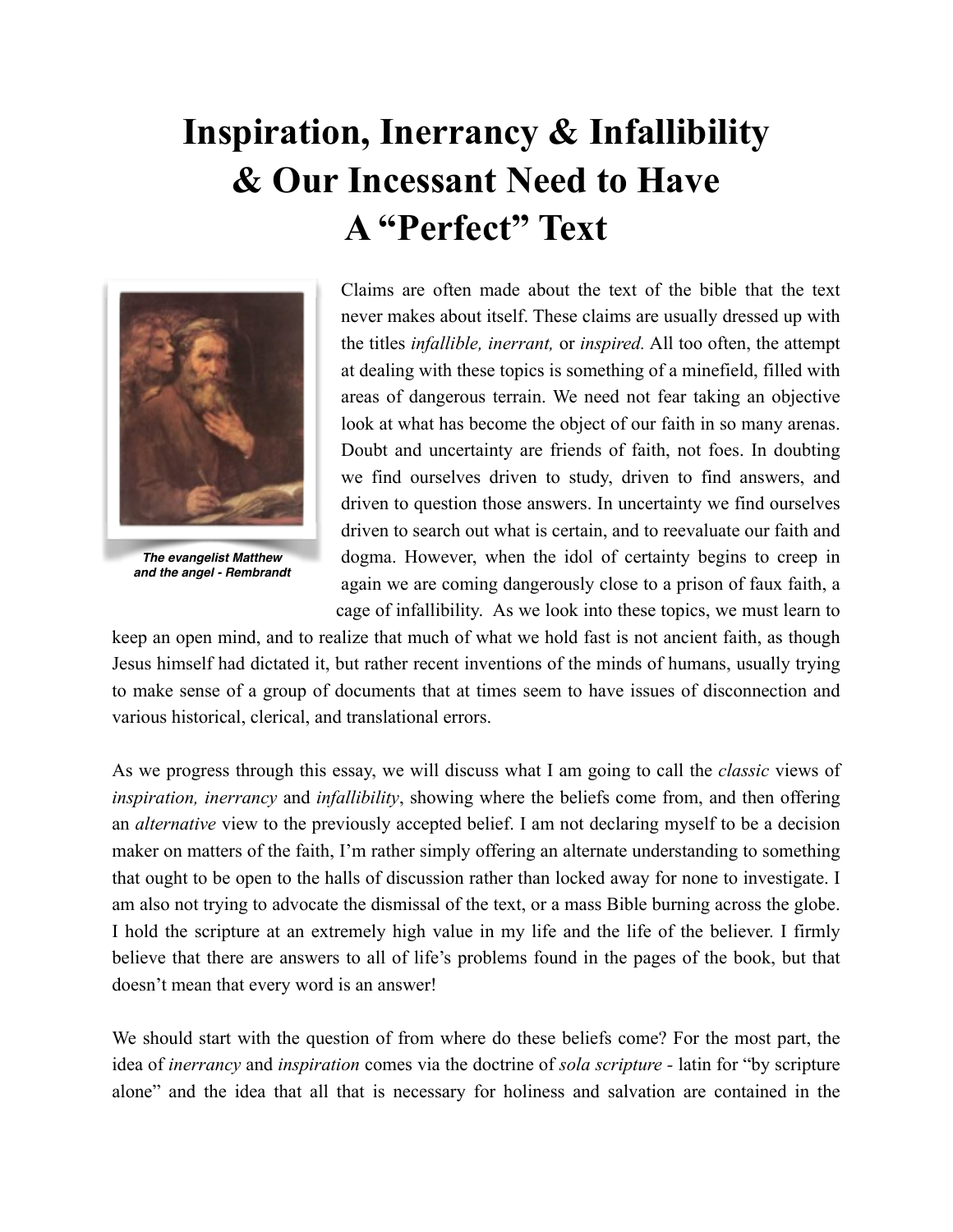scriptures. Only certain sects of Evangelical Christianity actually consider this to mean that the text is self-interpreting (the text defines the text) and the very belief itself only came about during the Protestant Reformation. The Reformers offered this view of scripture largely because of reaction to the Catholic Church and their idea that only a select few could interpret the text. Luther and the Reformers needed a text that interpreted itself to rid themselves of the Catholic hierarchy once and for all. While the Reformers themselves would not have shied away from scholarly interpretation, their assertions about the text have been used by some to encourage such action. Without the need for scholarly interpretation, the text in essence has become the "pope", and serves to be an "answer from God" rather than religious systems and hierarchies.

There was nothing inherently wrong with the need for interpretation apart from a religious hierarchy, however what was lost is that the text is indefinable without the community about whom it speaks, and from whom it stems, namely - the Church. Needless to say, this was not a commonly accepted belief until a century after the Reformation, which leaves us in a bit of a quandary about this whole idea. If it is a modern invention of some that stemmed from a reactionary discourse against religious systems, and not something the text itself had declared, what are we to do with it today?

Let's look at the ideas of inspiration, inerrancy and infallibility - as well as the thought of the text defining the text - a little more closely, and see what the text *does* have to say, as well as what it *does not* have to say about the topics at hand.

## **Inspiration -** *the classic view*

The classic view of the *inspiration of scripture* is that 100% of the text we have in our 66 book Protestant Bible is inspired of God, divinely dictated and penned by the Holy Spirit through the hands of men. The picture that comes to mind is almost as though the men and women who wrote the text were in a trance while the Spirit of God moved their hands to create the text. The often-quoted proof text to the view that 100% of what we would call *scripture* is inspired is **2 Timothy 3:16-17**. Paul, writing to a young pastor, tells him (in our English KJV version) *All scripture is given by inspiration of God, and is profitable for doctrine, for reproof, for correction, for instruction in righteousness: That the man of God may be perfect, throughly furnished unto all good works.* 

As it is written in our English transliterations the author of Timothy would seem to be very concrete in his understanding that *all scripture is inspired* (many versions offer different ideas such as *God breathed* etc). As we are all well aware, the Bible was not written or copied in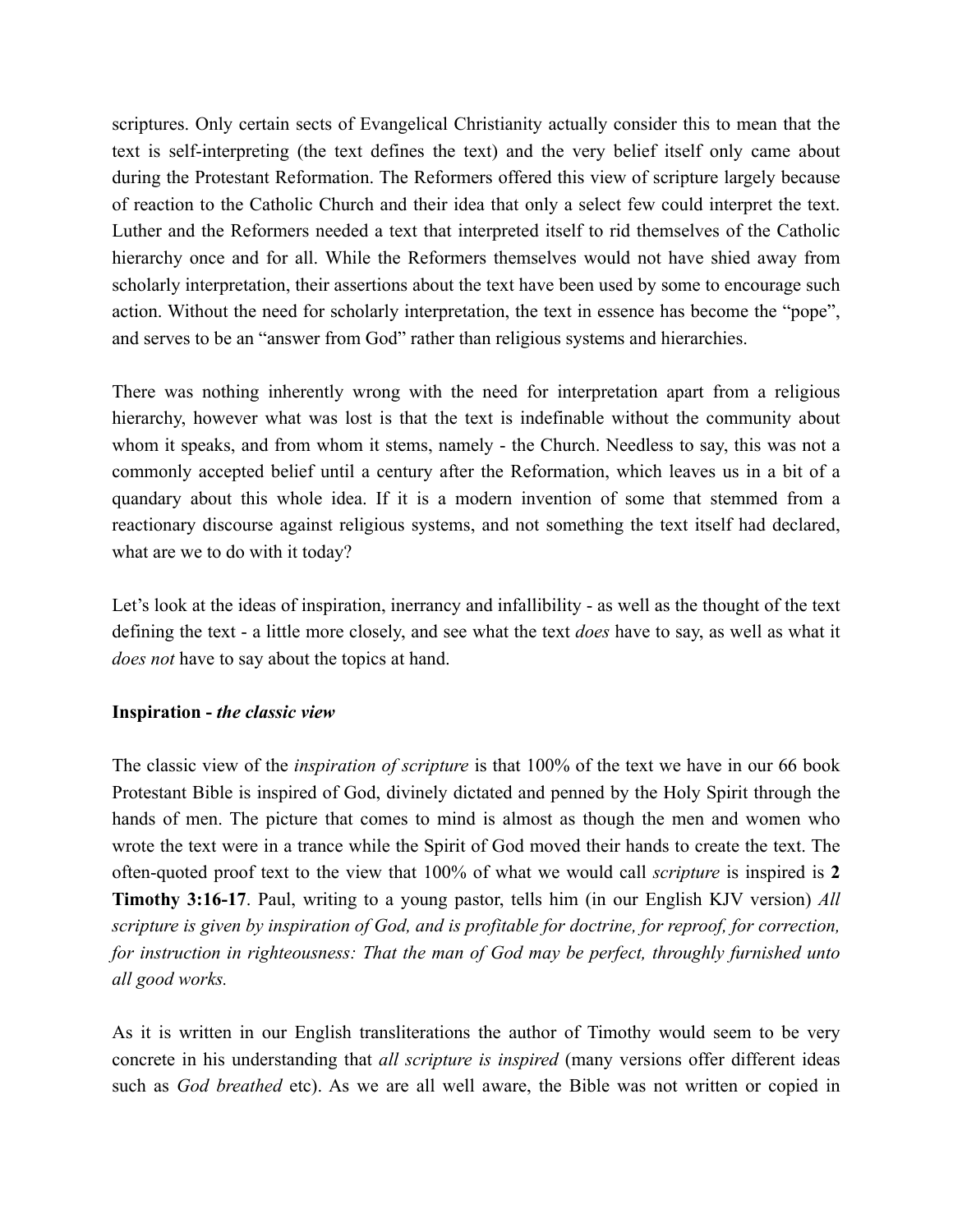English, it was written in Greek and Hebrew as well as Aramaic. For this text, the Greek offers a little different approach. The Greek text of v16 reads *"pasa graphē theopneustos kai ōphelimos pros elegchos pros epanorthōsis pros paideia en dikaiosynē."* Together these words transliterate literally to read - *"all scripture inspired of God indeed is profitable with regard to teachings with regard to censure or correction with regard to improvement and with regard to education in upright behavior".* In a message to me, scholar and theologian Michael Hardin says, "The verb 'to be' is often omitted, this doesn't mean anything. It is a question of the article (or lack thereof actually) for pasa graphe that raises the question of 'each scriptured inspired is' (RSV margin) or 'all scripture is inspired."<sup>1</sup> In his forthcoming book *What the Facebook? Posts from the edge of Chrisendom,* Mr. Hardin makes the statement "There are really only three proof texts that can be urged in favor of a theory of inspiration, the most significant being 2 Tim. 3:16. However even here the text can arguably be translated "Every scripture that is inspired by God is useful for…" It does not necessarily assert that ALL scripture is inspired. This also begs the question of canonicity since for the Protestant, the same church which canonized the Old and New Testaments also canonized the Apocrypha. It also begs the question of whether it is the Hebrew text that is inspired, as is found in all Protestant versions of inspiration or the Greek versions, including the Septuagint, which the Orthodox church claims is inspired and which is used by the vast majority of the New Testament writers. It also begs the question as to how much other versions of Scripture might be inspired, like the Targums, from whence the Pastoral author, just three verses previously had taken the names of the two opponents of Moses, Jannes and Jambres. There are far too many questions surrounding 2 Tim 3:16 to simply argue that it says "all scripture is inspired" and means ALL the original manuscripts of the Hebrew Old Testament and the Greek New Testament. Even if it does, it says nothing at all about Scripture being inerrant or infallible, these are (false) implications drawn by Protestant Scholasticism and contemporary Fundamentalists and conservative Evangelicals."2

In examining the letter to Timothy, we first of all note, *"all scripture inspired of God…"* This would mean that there are portions we can understand to be *uninspired*. This might grate some the wrong way, but the truth is the truth. The very fact that we no longer have 1 Enoch in our Bible today (a book that Jesus Himself may have viewed as "scripture" and one quoted by Jude) would lead me to believe that there were "inspired" portions taken out, as well as "uninspired" portions left in. This is not a problem for me. It is beautiful that the Almighty Creator allowed the creation to take part in telling His story, even when we utterly blew it.

Secondly note, "Scripture" at the time this letter was penned for many certainly included 1 Enoch, Maccabees, parts of Jeremiah we no longer use, as well as several other books and prophecies that have not survived today. What does this mean for us? It means that the old adage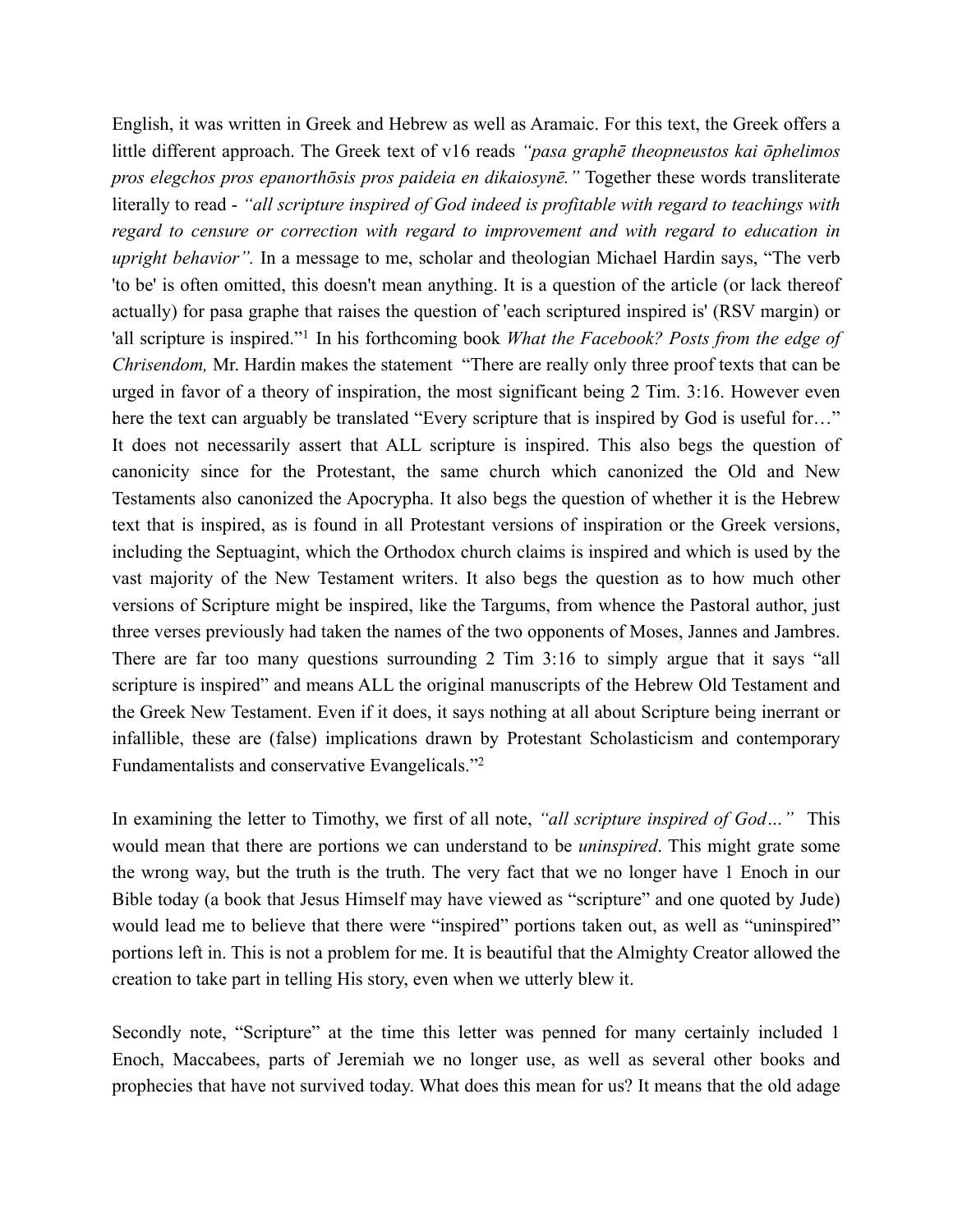"take the WHOLE counsel" is literally impossible. It leaves us holding a fragment, a mire of human text with portions that were certainly divinely inspired (though I don't believe this means 'divinely penned') and portions that were history remembered along with (as Marcus Borg would put it) "history metaphorized". 3

Third, note that scripture is indeed profitable for many areas of life, with the condition that it be the "inspired" portions of scripture. How are we to tell? This is where I believe theology to be of utmost importance. Theology teaches us the nature of the Father, and no theologian ever spoke more clearly than the Father's Eternal Son, the man Christ Jesus. His revelation of the Father showed a God unwilling to do without humanity, a God unwilling to condemn the sinner, a God unwilling to reprimand the "lost" and a God whose view of the law flew in the face of the written text. (This can be shown, e.g., by "you have heard it said, but I say" or "It is written in the law, but I say unto you" spoken by Jesus in Matthew Sermon on the Mount). Jesus' utter unwillingness to do anything other than heal, restore, and reveal the Father to the world around Him speaks volumes of His "theological" stance.

#### **Inspiration -** *an alternate view*

When looking at the *inspiration* of scripture, I believe we can take an alternative view to understanding what it means to be *inspired* by God. To the ancient Greek, there was a goddess known as the *muse* who was the goddess of inspiration for literature, science and the arts. The men or women involved in creating the piece were *inspired* to do so by the singing of the muse, or even the very presence of the muse. They were then *moved* to create their work of art, literature or science. Knowing what we know now about things in the realm of science, we know the understanding of many of the ancient thoughts in the scientific realm to be incorrect. Does this then mean they were not inspired? In the same fashion, when Da Vinci painted his famous painting *The Mona Lisa* it seemed to be *inspired* by a woman with a perfect complexion, and mysterious smile. Would finding out that the woman had the occasional pimple or blemish remove our idea the Da Vinci was *inspired* by her to create his masterpiece? Probably not!

The bible (in my opinion) is like the Mona Lisa. It is a masterpiece of human creation, with the divine Godhead as the muse. The Holy Spirit *inspired* the text by men beholding the Triune God and beginning to try to articulate in human tongue the mysteries of the divine. The very nature of human is to make mistakes, it's part of who we are, thus the adage *to err is human, to forgive divine.* And this the truth of the text. Certainly while there are human errors involved, yet the divine forgave the errors and allowed men to pen the story of God, at times mistakenly, and rather than correct with swift retribution, the Father simply forgave and moved forward with His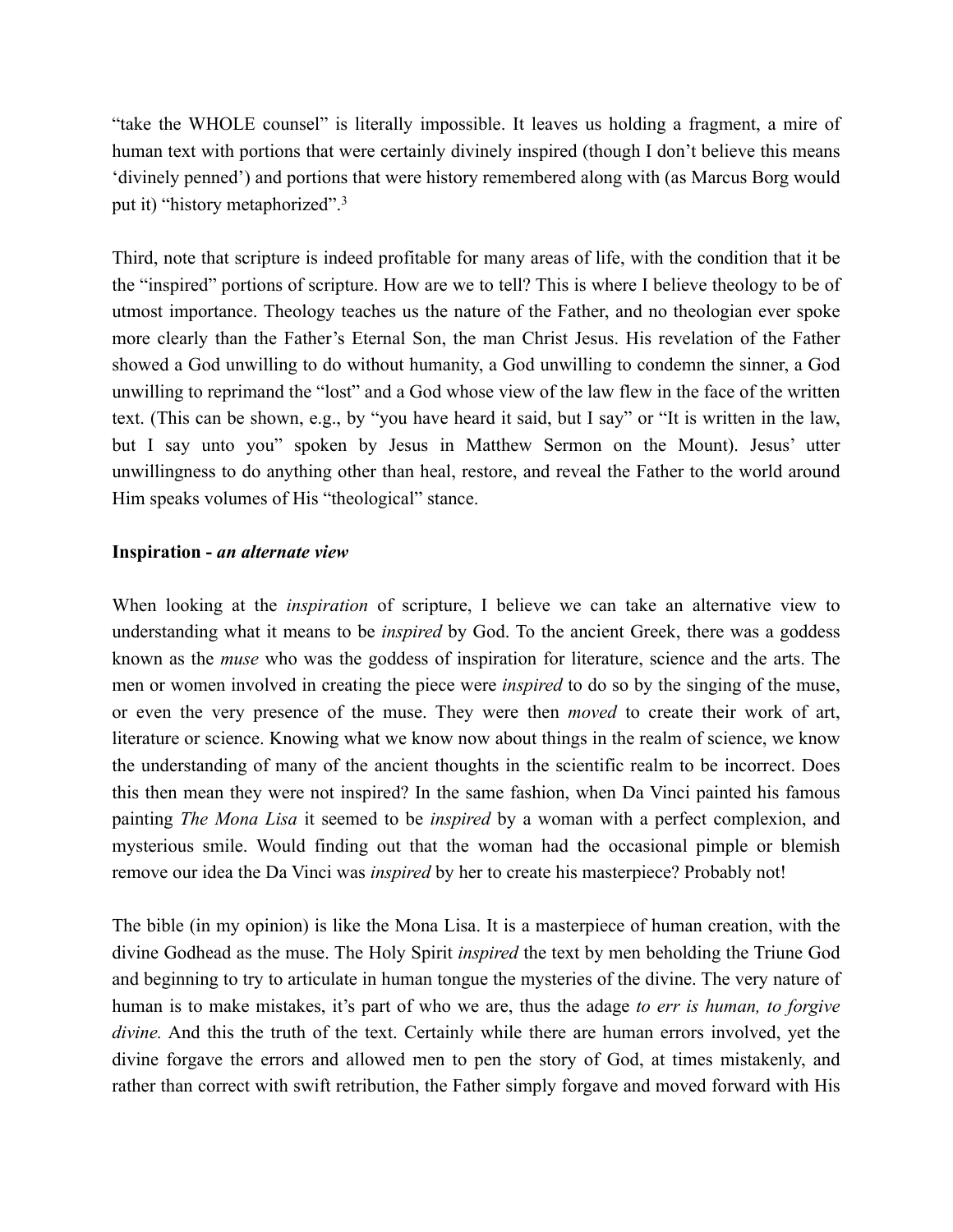beloved children. Yet what we have before us today is a large grouping of believers who - mostly through human traditions - have their faith structured in such a way that if anything is found to be incorrect in the text, it either crumbles or causes them to rise in defense of something indefensible. This brings us to our next topic.

#### **Inerrancy -** *the classic view*

The classic view of the *inerrancy of scripture* is that the text in its entirety is correct in all its assertions and assumptions. More extreme beliefs would say that this means that any scientific finding that does not confirm the text must therefore be incorrect, because the text is the measure by which we determine the correctness (or incorrectness) of all things relating to human history and development. As we discussed briefly earlier, the idea that the text interprets itself is a rather modern invention who needed a means of breaking with the Catholic hierarchy. It was a much needed break; however, we are not living in that time any longer. We are in a time of information exchange like never before, and in that exchange we are able to look deeper into the text and bypass the religious traditions that would assert otherwise. Because of this, we have been able to learn through science, history, and even various other scriptural texts that the current state of the nature of the Bible is, to put it lightly, less than perfect.

Again what we have is a belief that is not ever set forth by the text itself, rather it is imposed upon the text by humans trying to make sense of divine thoughts and ideas penned through human hands and spoken by human tongues. There are a few proof-texts offered for the idea of inerrancy. One such text is Hebrews 4:12 - *For the word of God is living and powerful, and sharper than any two-edged sword, piercing even to the division of soul and spirit, and of joints and marrow, and is a discerner of the thoughts and intents of the heart.* First we should note that the author makes no claims of *inerrancy* in his or her writing. They simply declare that the word is useful for our life, or rather the life of the reader. Second, we should discuss a bit about what the *word* is. John tells us in his gospel that the *word* was made flesh, Jesus Christ. The understanding we ought to take from this is that the word of God is not the text on the page, though the text often speaks about the word. Jesus Himself says in John 5:39 - *You search the Scriptures, for in them you think you have eternal life; and these are they which testify of Me.* Jesus is clearly outlining what the scripture is about. And to His mind (rightly) they are all about Him! What does this say to us today? To me, the idea is that the Bible is only the scripture insomuch as it declares the Father, the scripture is only the gospel insomuch as it declares the Father's love, and the gospel is only the word insomuch as it declares Jesus Christ! Jesus continually showed people that they had no idea who the Father really was, mostly by offering healing, release and freedom from religious oppression, diseases, and societal extrusion.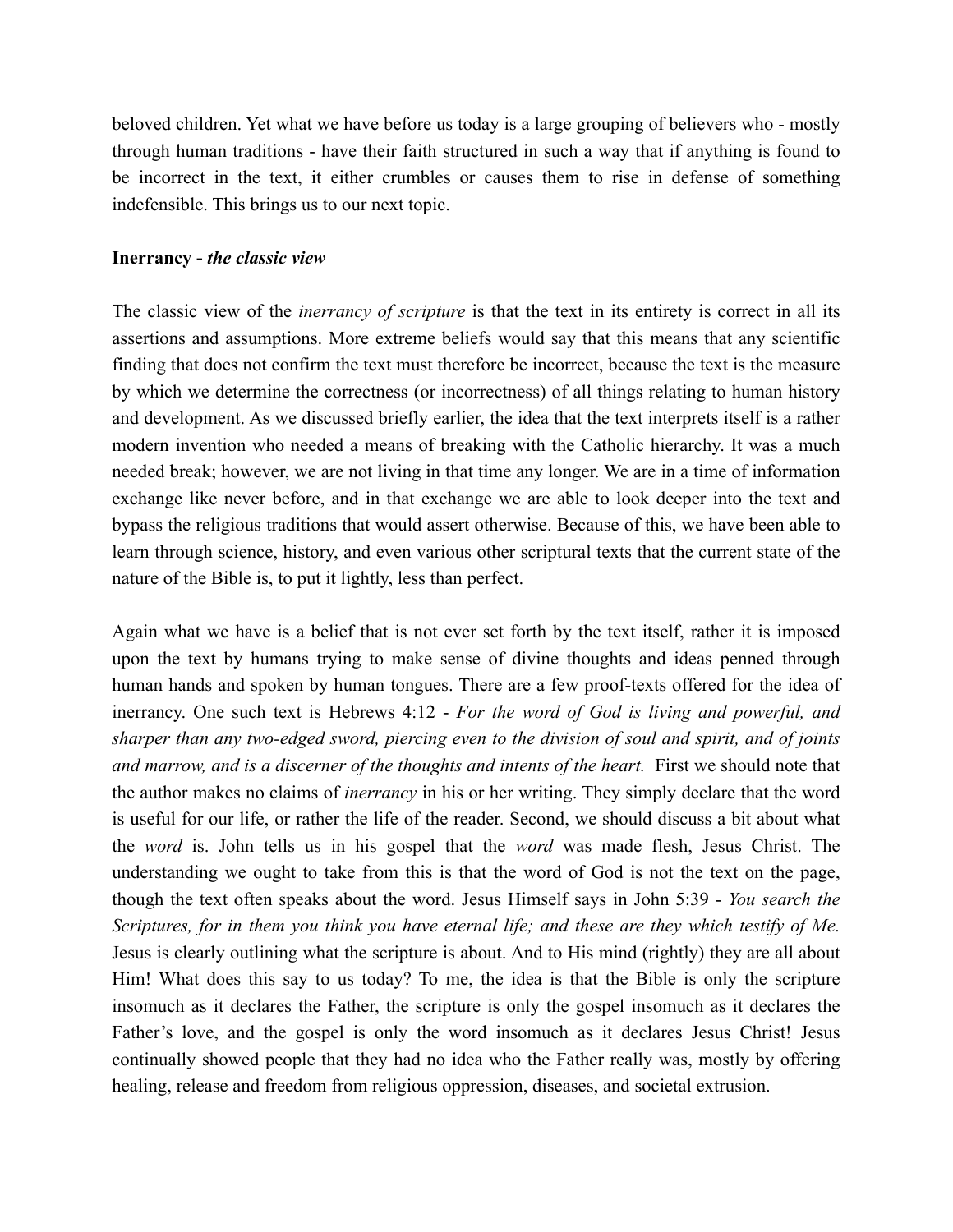I'll not go so far as to say the Bible *is not* the word of God. Certainly it is. But I will say the Bible is only rightly divided as the word of God when it reveals who the Godhead really is. That is a topic for another essay! We are dealing with the idea of *inerrancy*. The dictionary would define *inerrancy* as *a lack of error* or *having no errors*. Seems pretty straight forward, but we need a good starting point. For the text itself to have no errors, we must understand that there are certainly times when the author's intent is lost to time, and there are areas open for interpretation. Those are not the areas we will be addressing. There are however, areas of scripture in which no interpretive guideline is necessary to see the apparent contradiction in the text. Let's look at a few of these to see where we find ourselves.

In Matthew 26, Mark 14, Luke 22, and John 13 we have the wonderful story of the Last Supper. The image that comes to mind is that of the beautiful painting, Jesus sitting in the midst of His disciples, enjoying a final meal and offering another teaching. Here is where the contradiction comes in. The synoptic gospels (Matt, Mark & Luke) offer the same timeline for the supper. They each say the event took place the night of the Passover feast. Matt 26:17a - *Now the first day of the feast of unleavened bread,* Mark 14:12a - *And the first day of unleavened bread, when they killed the Passover,* and Luke 22:7a - *Then came the day of unleavened bread, when the Passover must be killed*. John however, says something different. In 13:1 John says - *Now before the feast of the Passover, when Jesus knew that his hour was come that he should depart out of this world unto the Father.* John 18:28 would confirm this assertion - *and they themselves went not into the judgment hall, lest they should be defiled; but that they might eat the Passover.* So to three of the writers the meal took place the night of Passover, and to John the meal took place the night before. This is an occasion of there being a *correct* and *incorrect* remembrance on the part of the author. Who is right? Who is wrong? Does this then mean that one, or three, of the writers were therefore not *inspired?* No! One, or three, of the authors simply remembered the event differently. N.T. Wright has done some amazing work offering explanations for John's needing the meal to happen on the night before Passover. I am not here to speak on the why, simply the fact that there is an obvious, no interpretation needed, historical contradiction in the text. The simple fact is, either the Synoptics or John is incorrect in rendering of the story.

The book of Daniel, specifically chapter 11, offers us another error. This time, historically. The author "prophesies" that Antiochus IV would die in Israel and that Israel would then be finally delivered from bondage to foreign nations by the archangel Michael. History has shown us that neither of these events took place. Antiochus' death was caused by disease and occurred not in Israel, but in an area closer to modern day Iran.<sup>4</sup> As we see Jesus' own ministry heavily weighted on by the rule of Rome, it appears obvious that neither did Michael "vindicate" the Israelites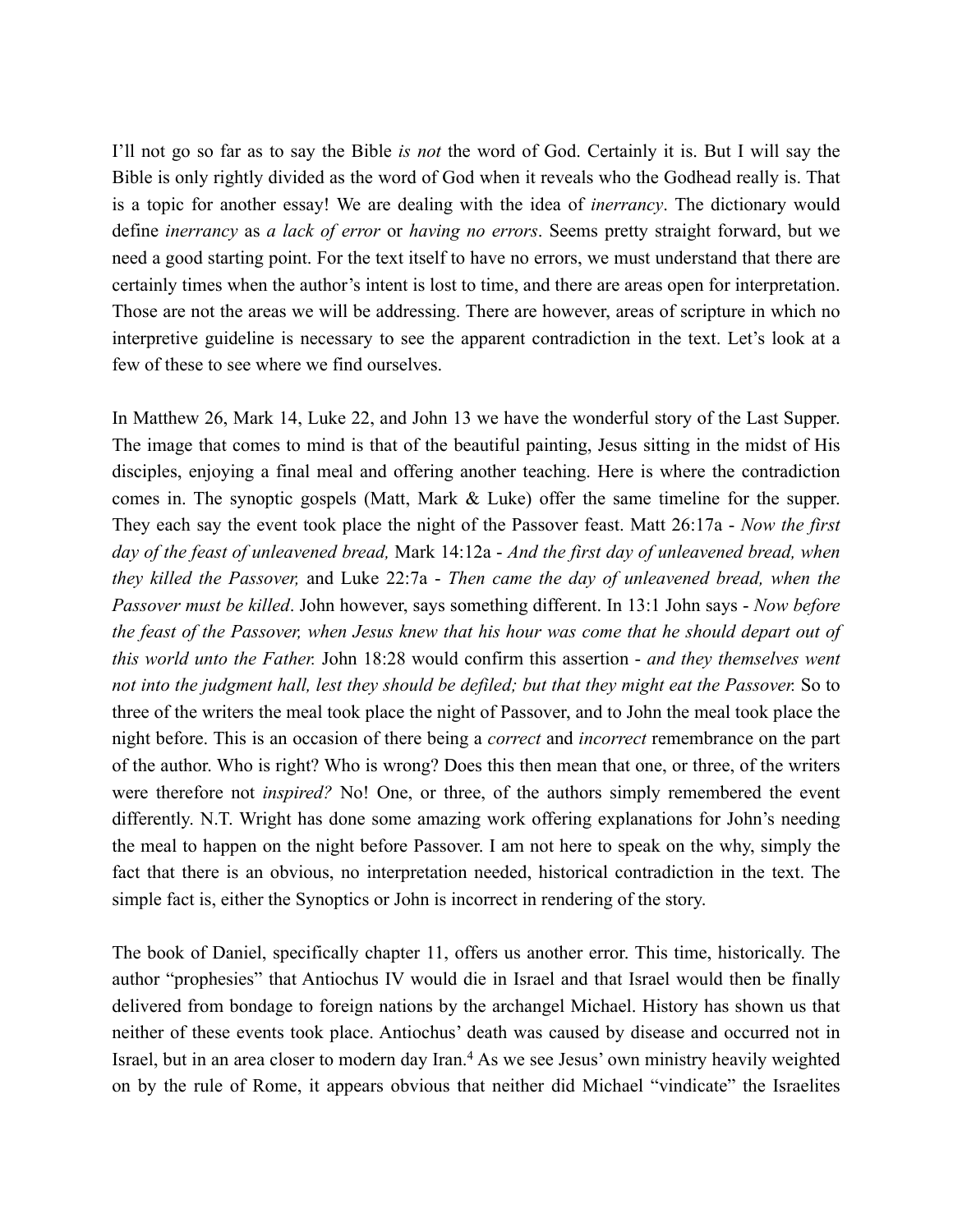from their life under the thumb of foreign rule. What are we left with in this occasion? We have tangible, provable evidence that the author is incorrect in his assertion, and yet we see the text still contains this so-called prophecy. To some, this very idea would mean we need to completely write the book of Daniel out of our text all together. To others again, this shakes their ideologies of the text. To me though, it simply means the author was in fact, a human being. So what can we offer ourselves and others in the realm of the *inerrancy* of the text?

#### **Inerrancy -** *an alternative view*

As we have shown, there are blatant contradictions and mistakes in the text. For some, the simple fact that I have written this will make them print this document just so they can burn it in a holy fire. For others, it may shake their faith to the core to realize that the book they hold in such a high regard has errors in it. For me, it does neither. As I said before, I believe it to be a beautiful expression of the Father's love and devotion to His children that He allowed His story to be penned by human fallibility, and allowed the mistakes without wiping us off the face of the earth. I would like to offer an alternative to classical inerrancy just as I have with classical inspiration. Rather than looking at the text itself as inerrant, I believe we could look at its *intent* as inerrant. What do I mean by this? Let's take our two cases of the last supper and the prophecy of the author of Daniel and look at their intent rather than their literal writing. The intent of the authors of the synoptic gospels as well as the intent of John's letter was not to have an historically perfect document in all its accounts, but rather to have a book that chronicled the man who had forever changed the face of their universe (as well as our own). In that intent, the stories of the last supper mean something different to each author, and whether or not their chronology was absolutely perfectly accurate or not, their private interpretation of the events of that night comes through in their writings. The author of Daniel possibly wanted to offer a ray of hope to a people who had been stuck under the authoritarian rule of other nations for most of their recorded existence. Is it wrong to offer hope, even when that hope is based on "false prophecy?" Certainly some might think so, but I would have to say no, especially when that hope is a mere glimmer of what was really coming - the person of Jesus Christ.

## **Infallibility -** *the classic view*

*Inerrancy* and *infallibility* often get lumped together as synonyms and they do carry a bit of the same connotation, however there is a meaning of *infallible* held by some that should be addressed in this essay. The classic view of the *infallibility* of scripture is that scripture itself is free of error *(inerrant)* and therefore is exempt from liability to any perceived error in its judgments or assumptions. So while *inerrancy* speaks to the content of the text, *infallibility*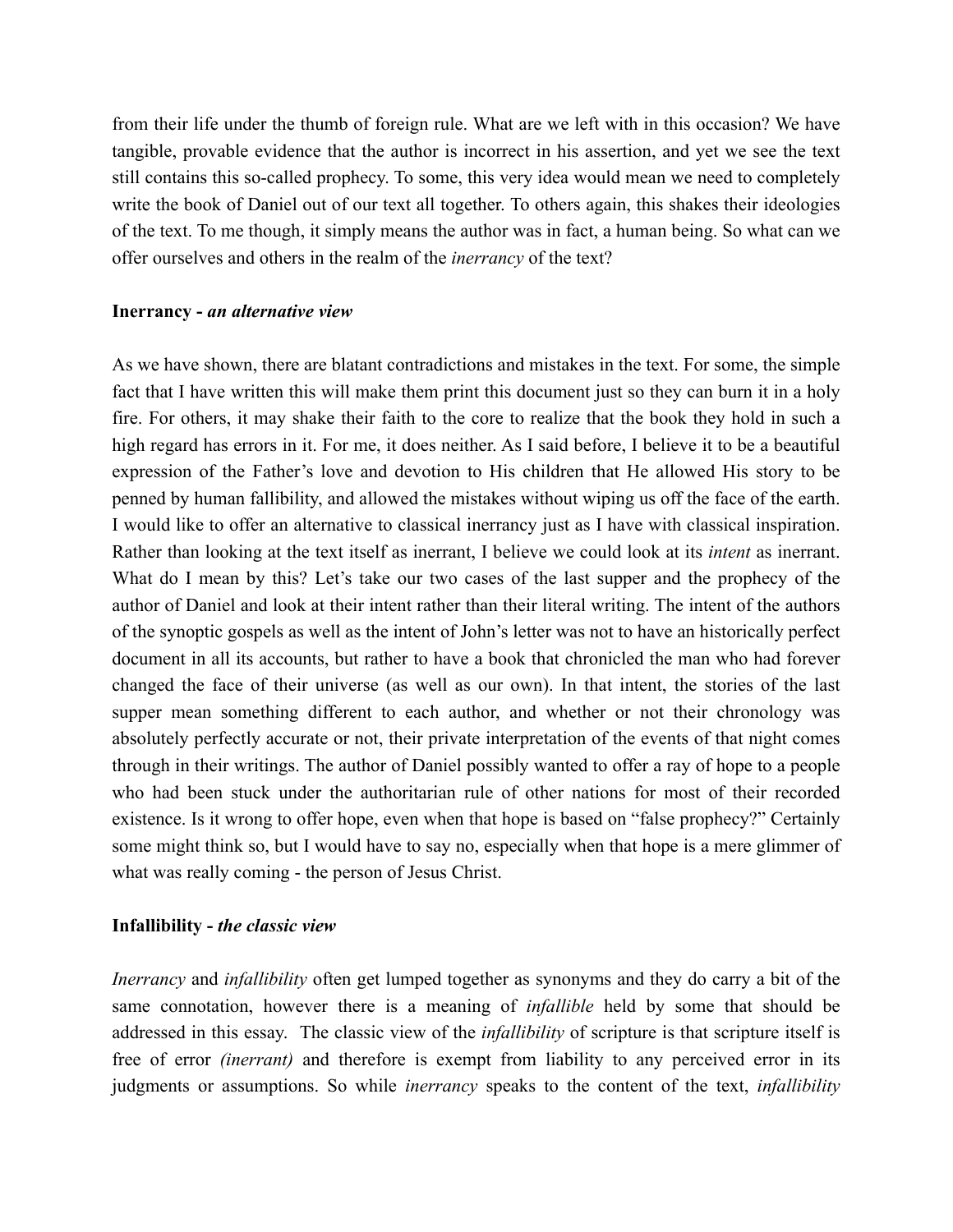would speak to the text's exemption from examination in the light of scientific and historical findings. As we have shown, there are known historical issues among the texts. *Infallibility* would say that these *perceived errors* are not errors, and that history is what is incorrect. This is a dangerous game for us to play with the text. Largely because I believe this to be the major problem the world at large has with the church as a whole. We have rejected tangible proof in the protection of perfection in our text. Again, mostly because there was a time when we needed freedom from religious hierarchy, but that freedom should not have come at the expense of academia. Martin Luther said some pretty astounding things about reason that seemed to help create a new hierarchy, the hierarchy of scripture, during the reformation. Luther was a man who did what needed to be done, but as with anyone, we should take *all* his teachings lightly!

*"Reason is the Devil's greatest whore; by nature and manner of being she is a noxious whore; she is a prostitute, the Devil's appointed whore; whore eaten by scab and leprosy who ought to be trodden under foot and destroyed, she and her wisdom… Throw dung in her face to make her ugly. She is and she ought to be drowned in baptism… She would deserve, the wretch, to be banished to the filthiest place in the house, to the closets."5*

What are we to do with a quote like that? Throw it out? Use it as fodder to fuel the fire of the modern churches' attack on scholarly pursuits? Well, firstly we don't know Luther's intent, and just as we can only speculate about the author of the scripture text and his or her intent, we can speculate about Luther. Certainly a man who was educated enough to know that there was something wrong with the status quo and begin offering the text to the common people would not believe no one but himself should be educated? I don't believe Luther was attacking thinking things through logically. I believe him to be referring to trying to reason out the mystery of Christ. To that end, I agree with him. Paul continually referred to the mystery of Christ as something to which he only had a glimpse (for now we know in part), and if the man who spent the first years of his ministry alone with Christ still only knew a glimpse, I'm comfortable with their being an *unknown* aspect to our faith, one that we should never try to reason out. I'm also quite comfortable though with the aspects of our faith that can be researched being researched, and those that can be analyzed being analyzed, and those that should be taught, being taught. We are instructed to *study to show ourselves approved* and I believe that to be one of the great joys of life in the realm of faith. That as we study, we will see we are approved! Again, we are told in John to *know and believe.* I believe that knowing (relational understanding which leads to experiential knowledge) is the doorway to belief Following Anselm and Barth can we not say that "faith seeks understading", i.e., it is of the nature of faith to seek to understand, and thus "to know?". What do I mean by this? When we think about faith and belief in the realm of human relationship, we see a different picture than what has typically been offered us by religion.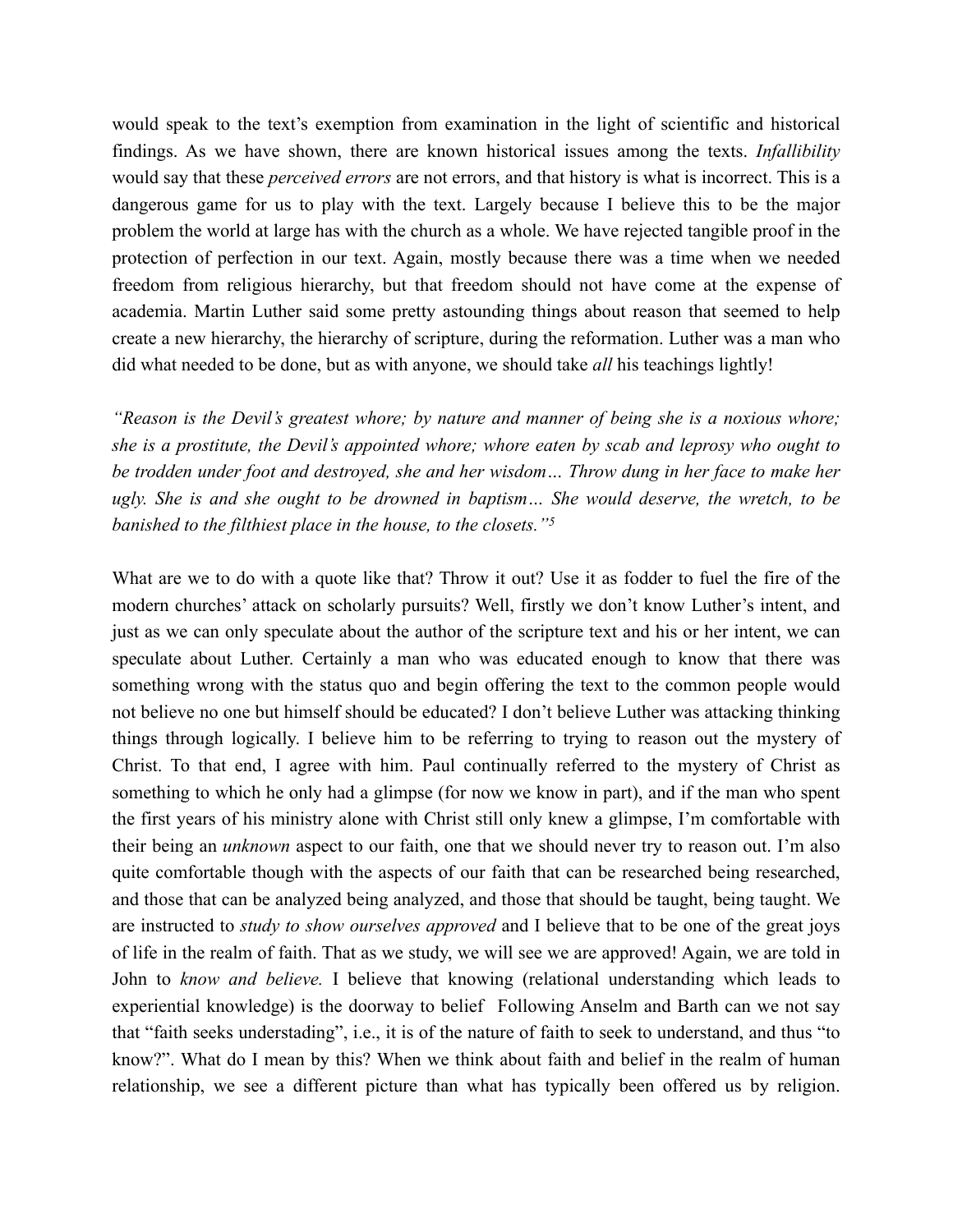Religion would tell us that faith is necessary to know God, that we must *believe* in the unseen to guarantee our relational standing. However, I believe this to be backwards. I believe the phrase *know and believe* to be sequential. Once we know someone, we believe in them. Once we have relationship with someone, we have faith in them. I have absolute faith in my wife because we are in relationship. I don't have faith that we will have relationship, otherwise we would not be married!

What does all this mean for *infallibility* though? We have placed the whole of our *faith* in the *infallibility* of the text. So much so, that if any portion of scripture were proved incorrect in the slightest, we will at best offer some regurgitated response aimed at talking circles around the issue at hand, and at worst, we will divorce ourselves completely from scholarly opinion, from historical fact, from scientific findings, and from tangible evidence. When we do this, we are no longer *in this world but not of it*, rather we are *so heavenly minded we're no earthly good.* The sciences and the works of men who devote their lives to the pursuit of truth are things to be celebrated, not thrown out if they don't confirm our own private assumptions of the text. As we've seen in this essay thus far, the text contains problematic parts. And as we've discussed already, the idea that the text *must* be wholly inspired, inerrant and infallible is of recent invention.

# **Infallibility -** *an alternative view*

What can we offer as an alternative view to the *infallibility* of the text? Just as we have done with *inerrancy*, I believe we can take an approach of looking at the intent of the text rather than its current transliteration in our favorite English translation. One thing I love to do is read different versions of the same text. Often times, this yields a much richer understanding to the heart of the author (lost as it may be to time) and a fuller picture of the *inspiration* the Spirit played for them. One of my favorites is from Ephesians where the Apostle is addressing the church regarding the effectual work of Christ. In Eph 1, Paul offers us a picture of what he believes the Spirit has revealed to him for his ministry. In the CEB v 9 reads - *God revealed his hidden design to us, which is according to his goodwill and the plan that he intended to accomplish through his Son*  The secret plan? This would be the *intent* of the working of the Father, Son, Spirit, and we could say the *intent* of the text itself. And what is that secret? Various translations offer us an amazing picture of the *intent.* The following verses tell us what Paul considers to be the very purpose of the incarnation of Jesus Christ.

CEB v10 - *This is what God planned for the climax of all times: to bring all things together in Christ, the things in heaven along with the things on earth.*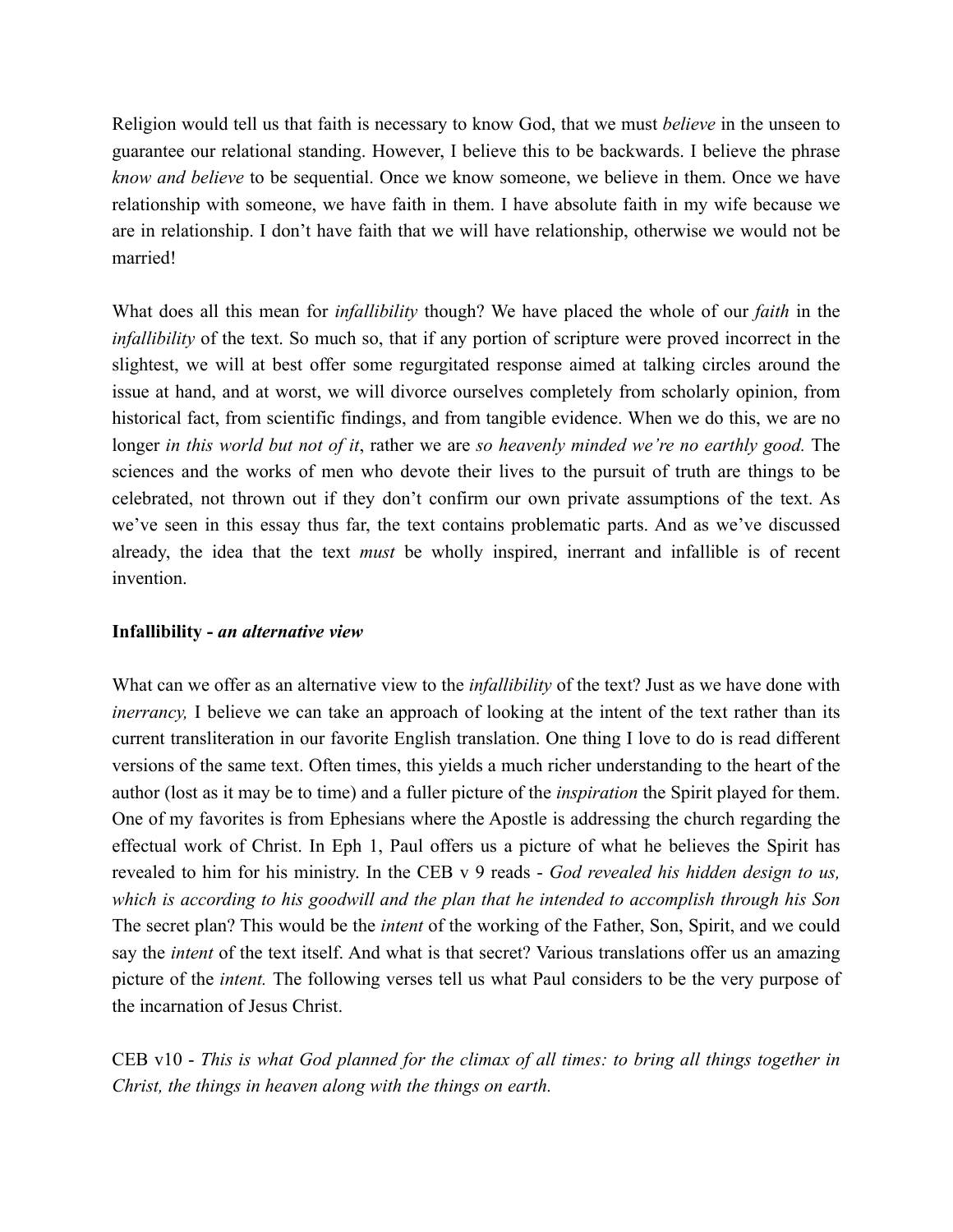JBP v10 - *he purposes in his sovereign will that all human history shall be consummated in Christ, that everything that exists in Heaven or earth shall find its perfection and fulfilment in him.*

MES v10 - *He set it all out before us in Christ, a long-range plan in which everything would be brought together and summed up in him, everything in deepest heaven, everything on planet earth.* 

These three texts (others offer a beautiful picture as well) give us a glimpse into the heart of the author about the secret of God's plan. However, when we hold to an idea that there must be one *infallible* text, we often throw out any other rendition of the text as heretical. In certain circles this is in favor of the King James translation of the text, a document argued to have thousands of clerical, historical and translational errors in it. Again, for some this might cause a very real crisis of faith. For those that have their faith completely founded on the *inerrancy, inspiration and infallibility* of the text, it most likely needs to be shaken. Jesus is the substance of our faith, not the Bible. The Bible is a beautiful book full of history, myth, metaphor, correctness, error, contradiction, mystery, and truth. It however never makes the claim that it is the substance of our faith. The claims made about the text are never made by the text itself; in fact, the text has often reserved these claims for one person, Jesus Christ, the living word.

# **The Self Interpreting Text**

Rather than offering a "classical view" and an "alternative view" regarding the idea that the text is self interpreting, I thought to use an example that might be too outlandish for some, but will serve the purpose of getting the point across. Imagine if you will, a Martian (or being from some other planet) arriving on earth. That being speaks no English or any language of human beings, and it visits one of our libraries. Now, the alien picks up three books; *Harry Potter and the Sorcerer's Stone (or philosopher's if it has arrived in London), Homer's the Iliad, and one it* spots titled *The Holy Bible.* Suppose the being begins to read through *Harry Potter*, and is trying to learn the English language. Well, if our thought of self-interpretation applies to the book, then this being ought to be able to draw an accurate picture of what a broom looks like, or what a wand is, or what a sorting hat might be. Suppose then that it moves on to *the Iliad.* The character of the Muse appears on the page, and the text, self-interpreting as it is, lets this being know that a muse is a goddess (whatever that is) that *inspires* humans to create, learn and grow. Finally, this being moves on to the *Holy Bible*, and using its new found knowledge begins to interpret the text in light of itself. I'm sure we are already seeing problems with this idea. Firstly, the alien knows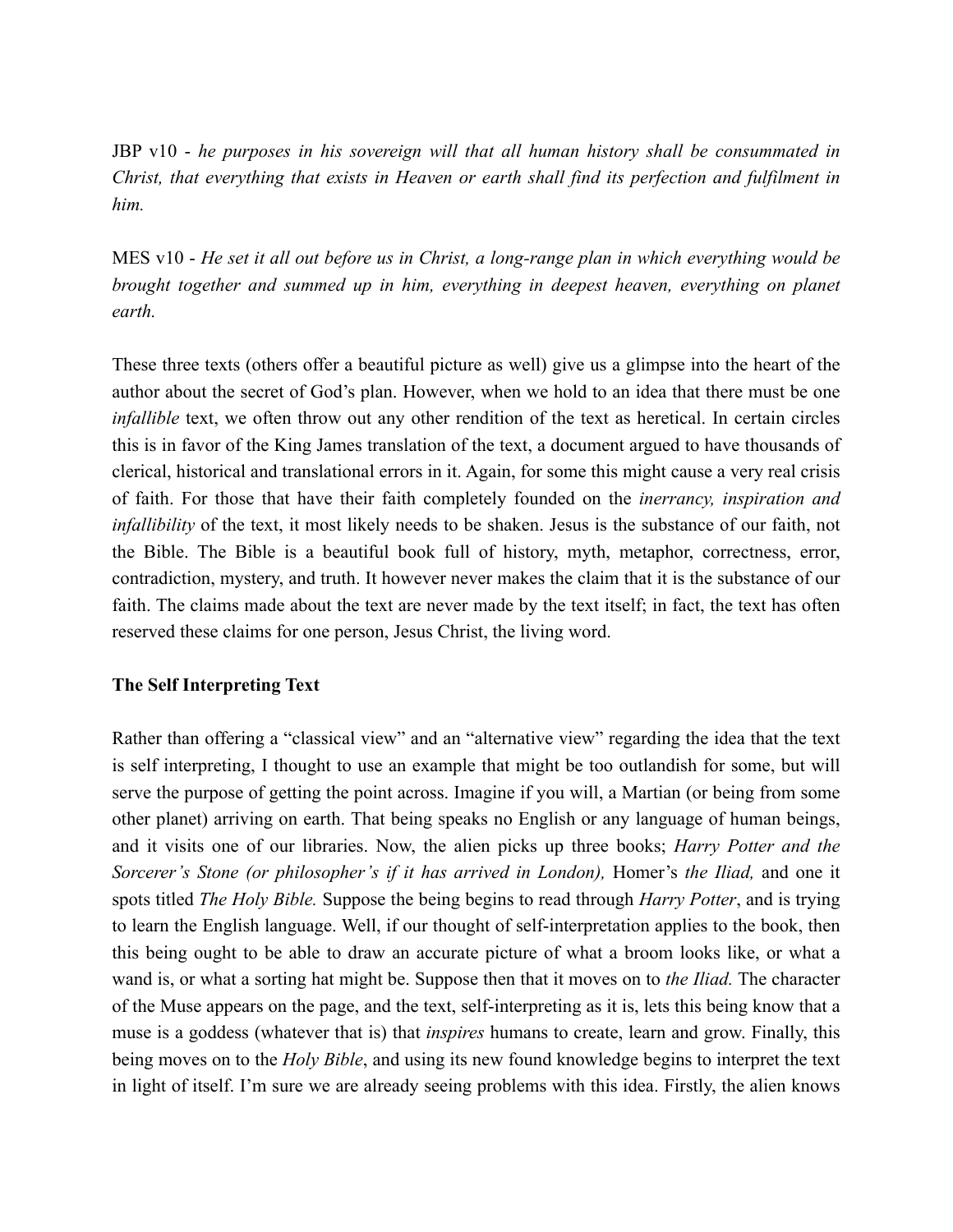no English, so it is just putting together symbols and phrases, each of which do not give definition to themselves. Seeing a phrase like *light of the world* to a being that even knew some English may cause that being to believe that Jesus was the sun! But if that being were to look deeper, to the language in which the book were penned, or speak with the author, it may get a better picture. And thus, study.

I was discussing the need for (as close as we can get to) original languages with a friend of mine one day, and why I commonly look to the Greek and Hebrew and, as often as possible, to Aramaic transliterations as well as scholarly opinions of the text. She thought this to be a wasted pursuit, because the bible just interprets itself. My reply was that when we read a book like *Harry Potter* or *The Iliad,* we refer back to our own education in the defining of the text. Because we speak English and have learned what most words are, we don't need to sit with a dictionary and reference it each time Harry picks up his broom to see what a broom is. Similarly, we don't need to refer to what a cave might be when reading *The Iliad*, our paradigm would determine that we see it as a dank, dark hole, either in a mountain or some hill. Has the text defined this or did our paradigm define it? Our paradigm has defined it, and this is what we must understand about the text of the scriptures. We are constantly trying to define the text within the paradigm of 21st century Western thought. It is almost as though we see Jesus as a white American man with straight brown hair and blue eyes who would fit in most American businesses rather than as a pre-1st century Jew, likely browned by the middle-eastern sun, with curly hair and dark eyes who would most likely be thrown out of most American businesses! N.T. Wright has said - *"If we are going to understand Jesus, it's vital to grasp the difference between his world and ours.*" We could say it this way; if we wish to know Jesus in our world, we need to know Him in His. Our paradigm must be adjusted to see what the intent of the text is. In looking at societal context, historical context, things like the economic and political climate, we see a different picture of things like the parables, the reasons for dietary laws, certain sexual laws etc. But if we stick with our current paradigm, we end up where we are today, creating invisible lines of *we* and *they* whenever *we* have the correct interpretation and *they* do not.

I have seen it written that we need not change our paradigms, and to that I must ask the following questions. Why then do we disallow slavery (Exodus 21)? Why do we imprison the rapist (Deut 22)? Why allow women to work - or even speak at all (1 Tim 2)? Why, because our paradigms change as we learn new things about the earth, the value of humanity, the intent of the author, and the meaning of the text. I thank God for the scholarly world, without it, we would still live in a flat world with justified slavery, male-centered society (which we largely still have admittedly), where marrying 12 year olds is the norm, multiple wives are the norm, and rape is sanctioned just as openly as beating our servants.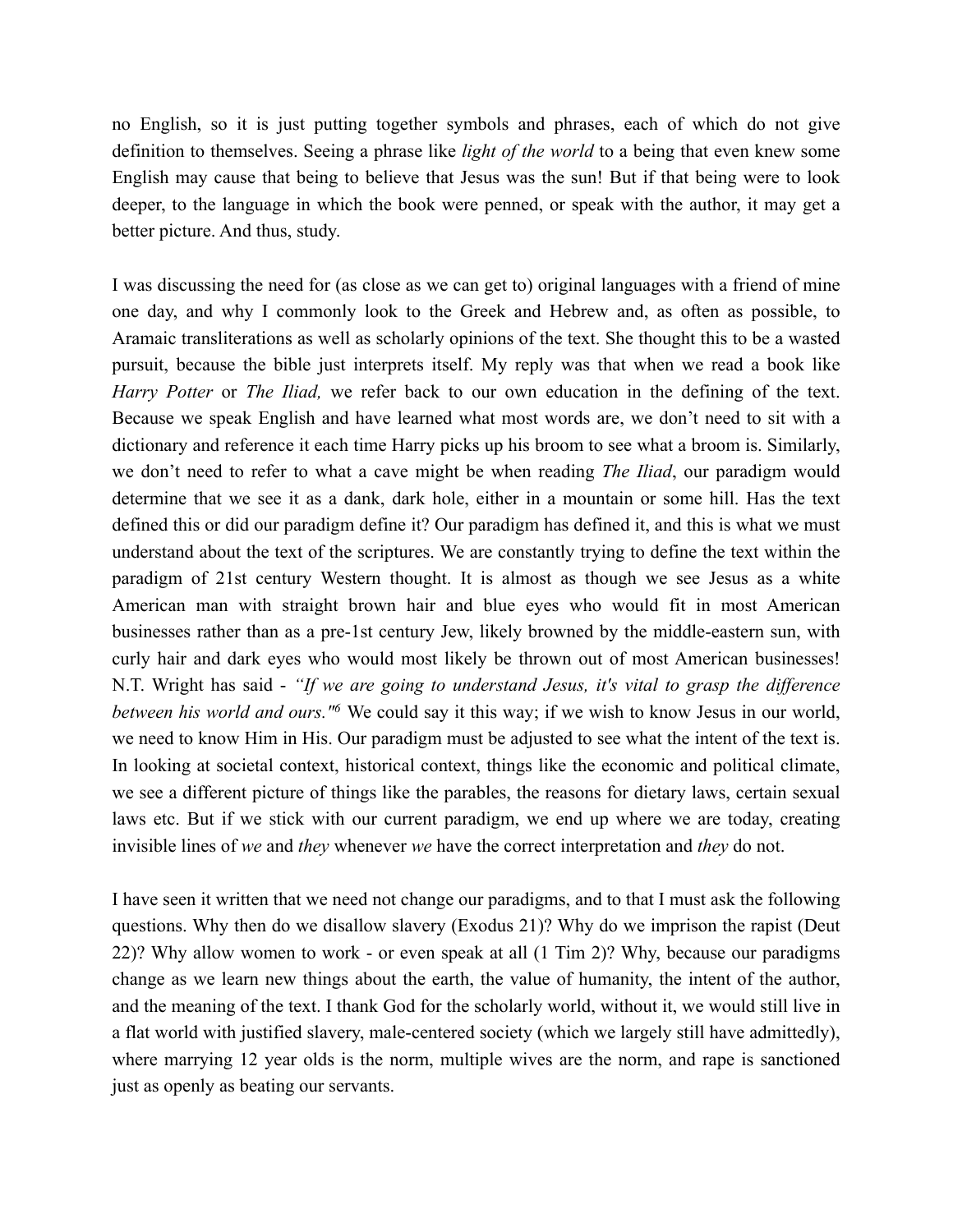Is all of this a problem for our faith? It may be for some, but it certainly doesn't need to be. I'd like to offer an opinion on our incessant need for a perfect text and what we can do about it if we wish to move forward with faith just as we have with science and academia.

## **The Mimetic Need for Perfection**

René Girard has offered an astounding work in his mimetic theory. Anyone interested should certainly read his material. The idea he sets forth is something like what we would call *keeping up with the Joneses.* We likely all understand this metaphor. The need to have what others have causes us to live in ways that keep us in constant competition with one another to have the nicest house, the newest car, the most up to date technology, etc. This mimetic desire drives us to do things we may not normally be willing to do. I don't see this as all bad, if mimetic desire is the only thing that would make someone preach the risen Christ, then as Paul said *whether in pretense or in truth, Christ is preach and in that I rejoice.* However the desire is there nonetheless. It has created, in Girard's terminology, *interdividual* beings. We rely on others' progression and growth before we begin our own. The Bible would not argue with this assumption. There are a few verses that point to this very idea. 2 Cor 10:12 - *For we dare not make ourselves of the number, or compare ourselves with some that commend themselves: but they measuring themselves by themselves, and comparing themselves among themselves, are not wise,* and 2 Cor 3:18 - *But we all, with open face beholding as in a glass the glory of the Lord, are changed into the same image from glory to glory, even as by the Spirit of the Lord.* Even the Ten Commandments contain warnings against mimetic desire in our lives. The author of Corinthians saw both good and bad fruits of mimetic desire. *Comparing ourselves among ourselves we are not wise* would say that in seeing others, and lusting for their title, goods, position etc. we make ourselves unwise. *Beholding…we are changed -* I have heard this rendered *beholding is becoming* which speaks perfectly to the idea of mimetic desire and the issue at hand.

Because we are interdividual beings, often plagued by mimetic desire in its negative expression, we *need* a perfect text. This is no more evident than with the constitution of the United States. The sheer amount of manpower and money that is devoted yearly to interpreting this document is staggering. Why? Because even in this case, we need something perfect to define us. And why do we need perfection? I believe it is because we are subconsciously committed to this mimetic desire. If our text is imperfect, it means that we ourselves are imperfect. But if our text remains perfect in every way, we are able to impose perfection upon ourselves as well. If there is in fact a *perfect* interpretation of the text then *we* are those who have it and *they* are those who don't. And if *they* don't and *we* do, *we* are free to use the text as the means by which we (often violently)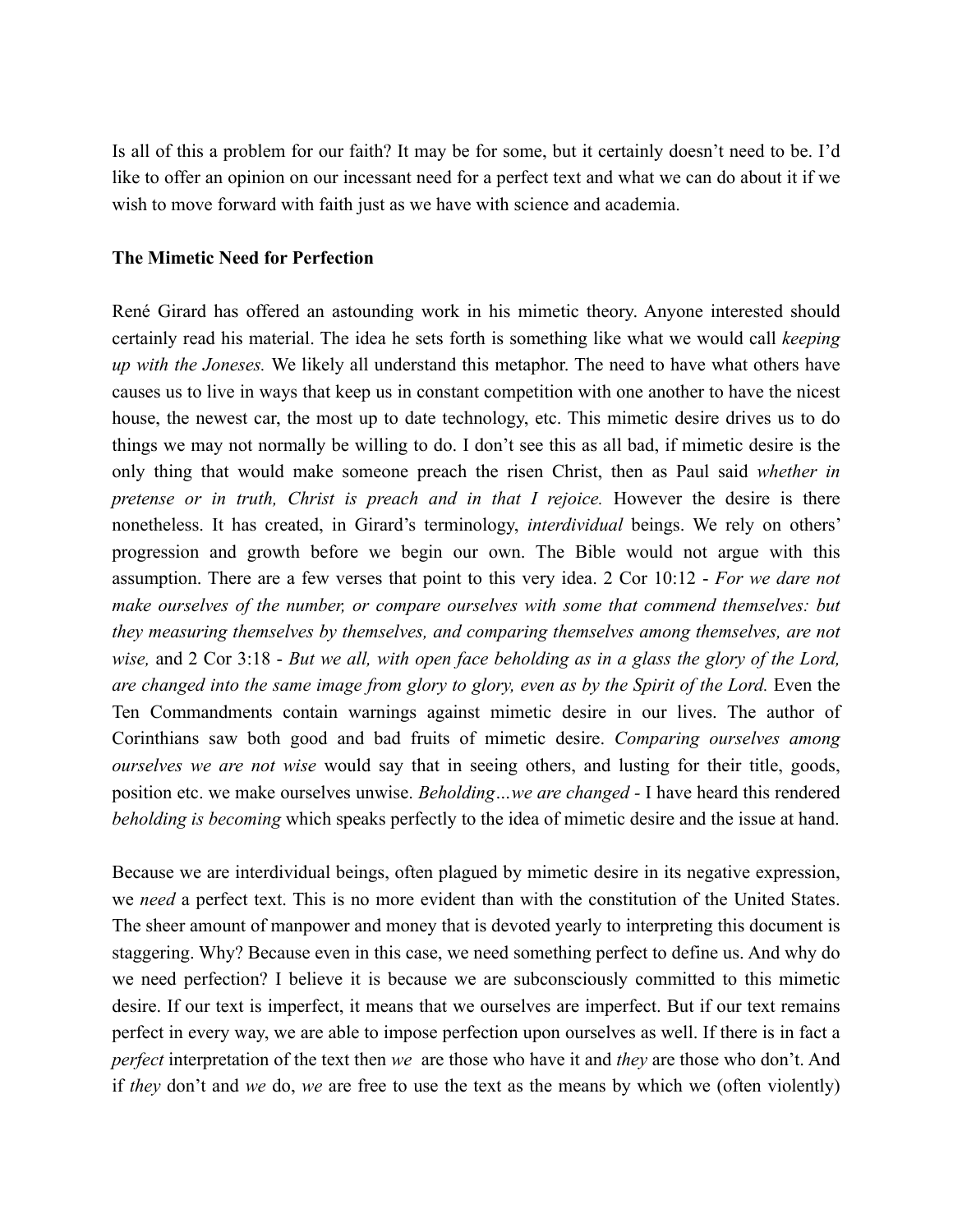enforce our own interpretation of the text upon *them*. We see this in the US constitution for certain, but even more devastatingly in the text of the Bible. When the text is perfect in all its assumptions, we have the means necessary to attack the heretic, to bomb the infidel, to burn the woman who speaks out of line at the stake, to formulate legislation that allows for the murder and torture of certain sects of God's children because of their sexual preference, and to have a Zionistic approach to our politics. Again, those are all topics that could have their own books and essays devoted to them, indeed they do, but we are dealing with the Bible.

## **Conclusion**

What we must learn to understand is that there is no belief outlined in the text that would *demand* we believe the text to be 100% inspired, 100% inerrant, or 100% infallible. In fact, the text itself would declare otherwise. It is said of Jesus that "nothing did He speak except in parables" and yet the parabolic text is often taken as literal, as though the author knew nothing of what they spoke. So which is it? Is the text 100% inspired, or should we stop taking the parables to be literal? It cannot be both, it must be one or the other.

Many would like to say that if *any* of the text is fallible, errant, or not inspired, then *none* of it is. This of course is foolishness, and it reeks of what we spoke of earlier in regards to the mimetic theory. This is how we tend to live our lives. If something or someone is proven to be wrong in *any* thing they do, say, teach, etc. then that person becomes wrong in *every* thing they do. This is the very reason for church hopping in the Christian world. We hear a pastor say something incorrect, or we see him or her do something that demonstrates their fallibility, and it becomes too much for us to handle, so we go to the next place, wherein we feel we will find that inerrant position once again. We project our opinion of the text onto the men who teach it, and rather than understanding and allowing them to be human, we demand, however subconsciously, that they too be infallible. And so the cycle begins again. The person becomes our scapegoat when things don't go the way we think they should - all because they are fallible, and we can prove them to be so, nearly every time using the text to back our opinion of the person - either positive or negative.

If we can however begin to break out of the framework of the 100% inerrant, inspired, infallible text, we can most likely begin to see a bigger event playing out before us. Am I suggesting that we throw out the text? Absolutely not, however I am suggesting that we throw out our view of an ancient group of historical documents, biographical sketches, and metaphorical stories as 100% literal, and begin to move forward with a clearer vision of what the text has to offer. Namely, a marvelous vision of the once-for-all delivery of the kingdom of heaven to the earth by the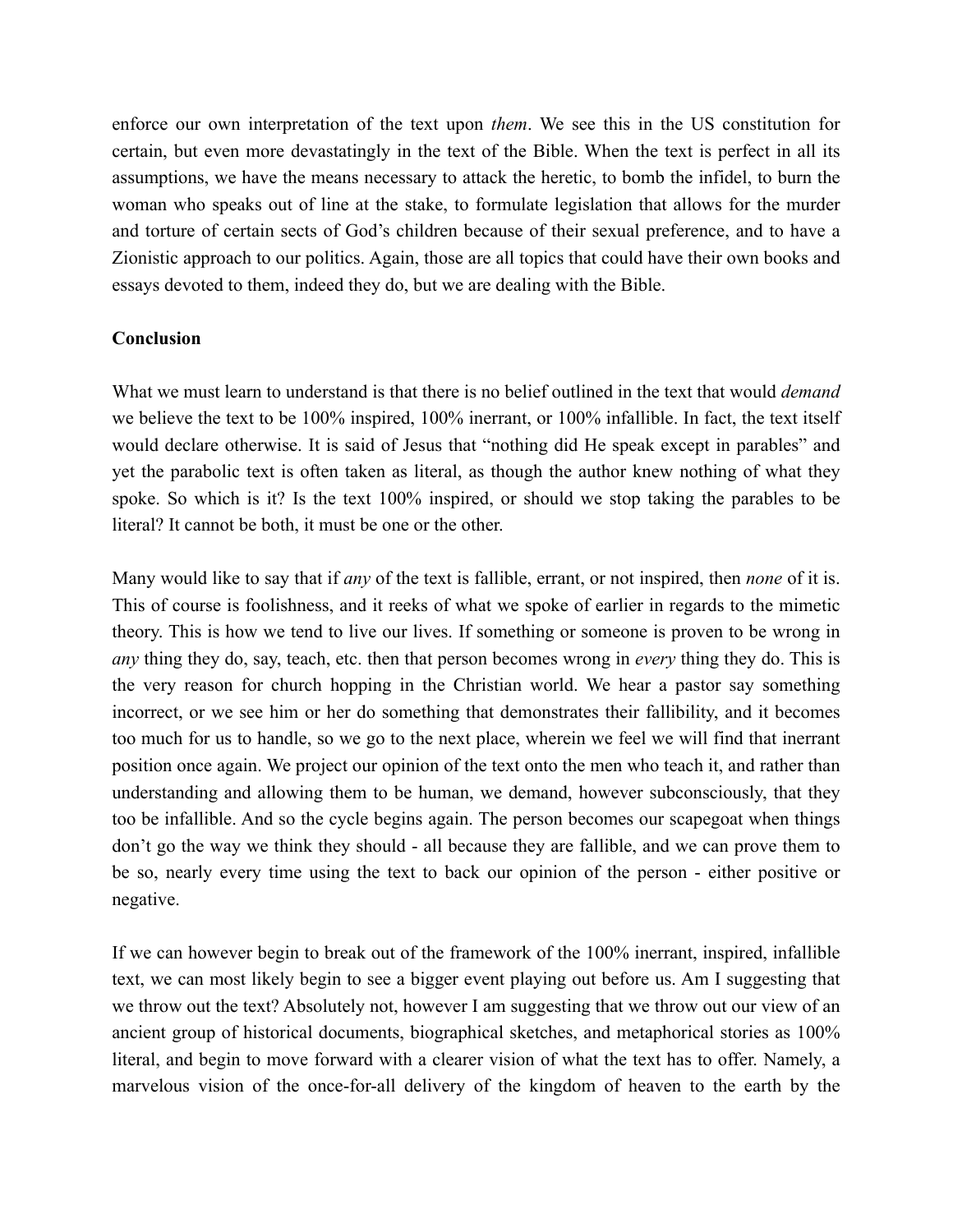Father's Eternal Son, the utter reversal of all things relating to the fall of man, and the subsequent ascension of the Son of Man to be seated at the right hand of the Father. There is no need for pages on paper to be inerrant when the one who is inerrant has revealed Himself to be the very topic the text is making an attempt at (and sometimes miserably failing, other times doing a pretty good job at) describing. If we see the text as a sketch written by fallible humans, we need not become violent when others would violate *our* interpretation of the text, but will begin to learn from one another's renditions.

Where to go from here? Often times when we address issues such as these, our mind begins to run away with us. *If it isn't inerrant, or infallible, or inspired all the time how can I trust ANY of it?* Is probably the first question to come to mind. Whenever portions of the text seem to be revealing a different picture of the Father than the Abba Jesus revealed Him to be, we should begin to take note of those places. And in those cases, we often need to adjust our paradigm and see the text through 1st century eyes. Other times we may need to consult scholarly opinion on the matter, and other times we may simply need to look at the person of Christ. We may debate this issue, but there is nothing Jesus did more than teach. And there is nothing He taught more than the Father and His kingdom. This is theology is it not? To reveal the Father, to reveal the Kingdom at hand, and to show the nature of the Triune Godhead? In those instances when it would seem that there is an issue, I believe we can often times revert as a default to the Abba of Jesus and how He would respond to the situation. If it doesn't confirm who Jesus revealed the Father to be, then there is good chance it could be something simply coming through the minds of men trying to work out the divine in human understanding.

One of my favorite terminologies is *shelve it.* I do this often with troublesome texts. I simply shelve them. I don't necessarily worry about whether or not they mean this-or-that, I put them away in my mind. Often times something is revealed that sheds new light on the subject, and often times there is simply no answer to be found. This is part of the mystery, the unknown. We should be comfortable with the unknown. It shouldn't frighten us to have to answer to someone *I don't know,* yet it does. I too am guilty of this, and I'm learning more and more that there are just areas of scripture, just as in life, where there is no answer to the question of *why?.* 

So, do we have a text that is 100% inerrant, inspired and infallible? And are we required to hold to those beliefs? I don't believe so. However, I do believe the intent of the text to be inspired when its intent is to reveal the Abba of Jesus. I believe the intent of the text to be infallible when its intent is to reveal the risen Savior, and I believe the intent of the text to be inerrant when its intent is to reveal the truth of the Father's love for all His children.